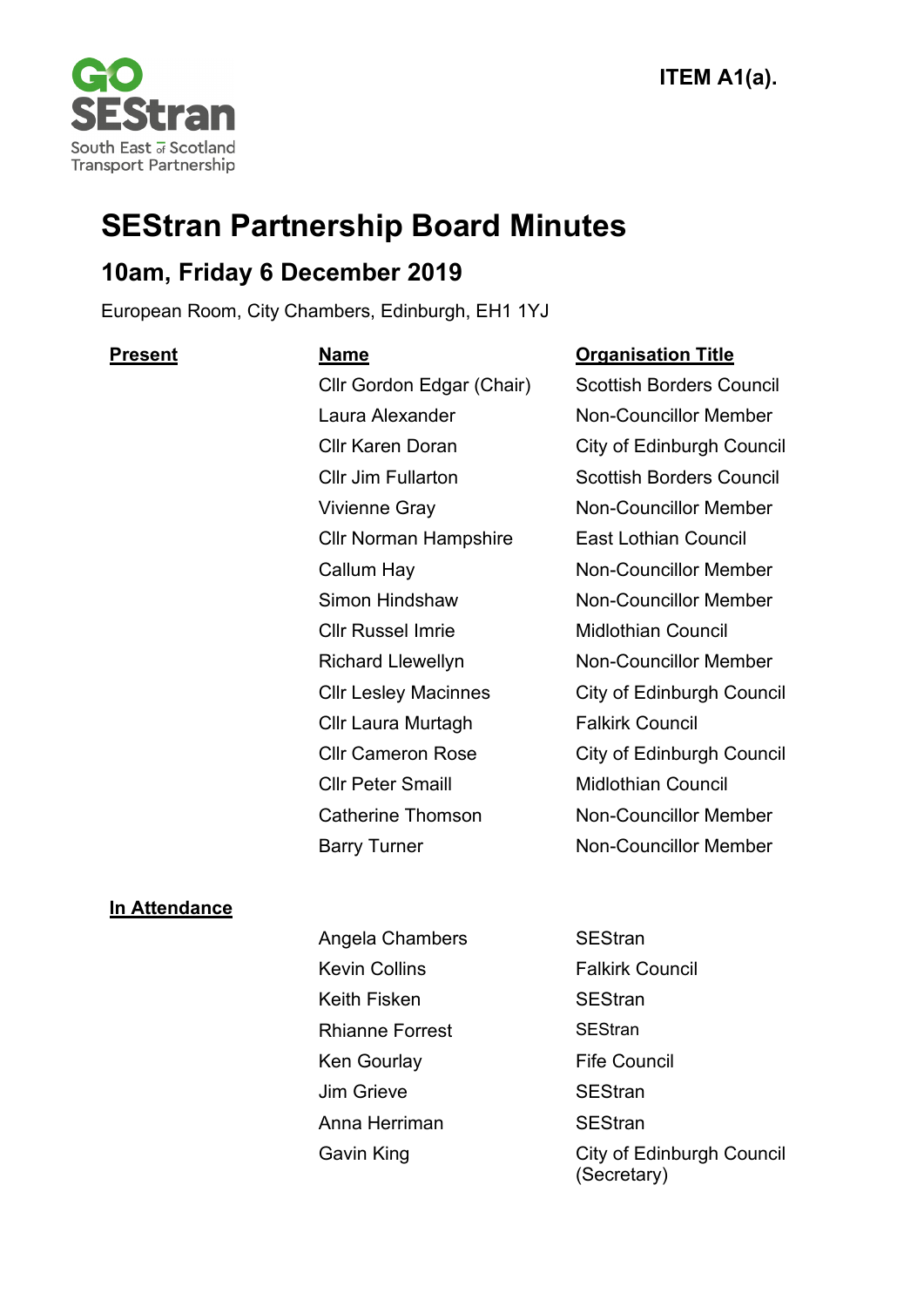|                                         | <b>Paul Lawrence</b>                         | <b>City of Edinburgh Council</b>            |
|-----------------------------------------|----------------------------------------------|---------------------------------------------|
|                                         | <b>Martin Scott</b>                          | <b>City of Edinburgh Council</b><br>(Clerk) |
|                                         | lain Shaw                                    | City of Edinburgh Council<br>(Treasury)     |
|                                         | <b>Jim Stewart</b>                           | <b>SEStran</b>                              |
|                                         |                                              |                                             |
| <u>Apologies for</u><br><u> Absence</u> |                                              |                                             |
|                                         | <b>CIIr David Key</b>                        | City of Edinburgh Council                   |
|                                         | <b>Cllr Donald Balsillie</b>                 | <b>Clackmannanshire Council</b>             |
|                                         | <b>Cllr Craig Hoy</b>                        | <b>East Lothian Council</b>                 |
|                                         | <b>CIIr Colin Davidson (Deputy</b><br>Chair) | <b>Fife Council</b>                         |
|                                         | <b>CIIr Dave Dempsey</b>                     | <b>Fife Council</b>                         |
|                                         | Cllr Ian Ferguson                            | <b>Fife Council</b>                         |
|                                         | <b>Cllr Cathy Muldoon</b>                    | <b>West Lothian Council</b>                 |
|                                         | Dr Doreen Steel                              | <b>Non-Councillor Member</b>                |
|                                         | <b>Paul White</b>                            | <b>Non-Councillor Member</b>                |

## **Resolution to Consider in Private**

The Committee, in terms of Section 50(A)(4) of the Local Government (Scotland) Act 1973, excluded the public from the meeting during consideration of item C1 and of the minute for the reason that it involved the likely disclosure of exempt information as defined in Paragraphs 1 and 6 of Part 1 of Schedule 7(A) of the Act.

## **C1. Regional Governance and the Regional Transport Strategy**

The Board were advised of the potential conflicts arising from the Regional Growth Framework Proposals.

#### **Decision**

Detailed in the Confidential Schedule, signed by the Chair, with reference to this minute.

(Reference – report by the Partnership Director, submitted)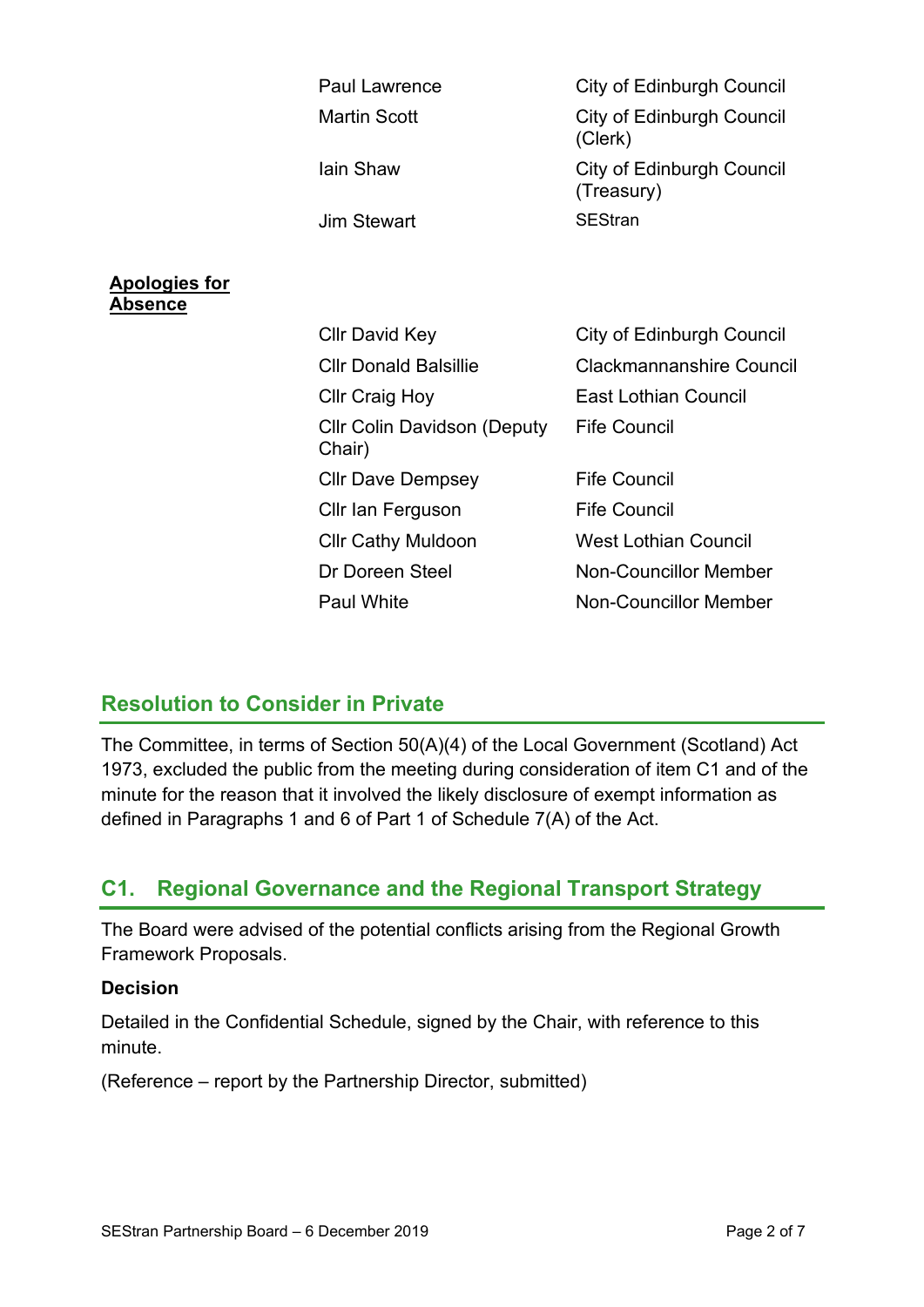## **All Board - Thistle Assistance Presentation**

The Board received a presentation from Keith Fisken and Rhianne Forrest of SEStran on the Thistle Assistance relaunch. Thistle Assistance was about helping to relieve travel anxiety and encourage people to feel confident when using different forms of public transport across Scotland. There was an increased awareness about individuals who had mobility issues and support was out there but there were still barriers faced by individuals.

A newly designed Thistle Assistance card, app and website was being launched to help make travelling by public transport in Scotland more accessible for everyone. The new Thistle Assistance website was complemented by dedicated social media pages to engage with and learn from people who use the card and app. Research for the card and app highlighted individual's experiences of travel and the barriers they faced. The initial stage of the Thistle Assistance Journey Planner app was completed in 2019 and the app would be more fully developed from the beginning of 2020.

Following a wide-ranging discussion and a number of questions, the following key points emerged:

- The app could be tailored to suit the needs of individuals. For example, the solution for individuals with visual impairments would be more audio based and a solution for individuals with hearing impairments would be visual.
- SEStran and their partners would be working on a training toolkit that would be delivered with transport operators, for their staff in the first quarter of 2020. Edinburgh Trams had already put material in their induction pack.
- The card and app may be useful during pregnancy, or if you have temporary mobility issues, when some extra care and assistance may be required

#### **Decision**

To thank Keith Fisken and Rhianne Forrest for their presentation.

## **A1. Minutes**

#### **Decision**

- 1) To agree the minute of the SEStran Partnership Board of 27 September 2019 as a correct record subject to removing Cllr Murtagh from the list of members present.
- 2) To agree the minute of the Succession Planning Committee of 8 November 2019 as a correct record.
- 3) To agree the minute of the Performance and Audit Committee of 22 November 2019 as a correct record.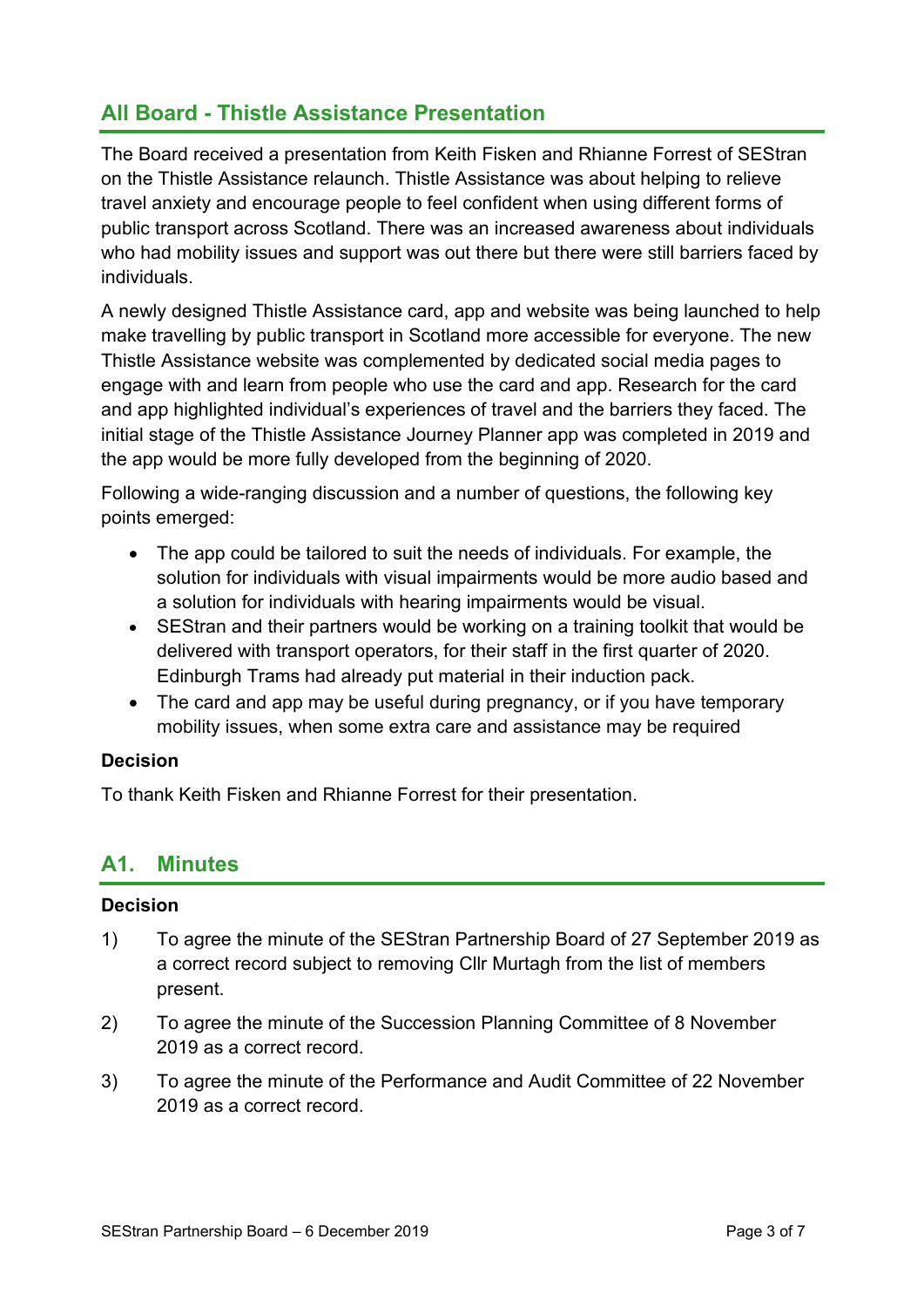## **A2(a)Financial Planning 2020/23**

An update was provided on the financial planning being progressed for the Partnership for the 2020/21 revenue budget, together with indicative financial plans for 2021/22 and 2022/23.

#### **Decision**

To note the update on the financial planning assumptions being progressed for the Partnership for the 2020/21 revenue budget and indicative financial plans for 2021/22 and 2022/23.

#### **Declaration of Interest**

Councillor Cameron Rose declared a non-financial interest as a member of the Lothian Pension Fund Committee.

(Reference – report by the Treasurer, submitted)

## **A2(b)Finance Officer's Report**

The Board considered a report which presented the second update on financial performance of the Core and Projects budgets of the Partnership for 2019/20, in accordance with the Financial Regulations of the Partnership. The report provided an analysis of financial performance to the end of October 2019.

#### **Decision**

- 1) To note the forecast underspend of £67,000 on the core employee budget and overspend of £15,000 on the Projects budget – a net forecast underspend of £52,000.
- 2) To note that a further update would be presented to the March 2020 meeting of the Partnership.

(Reference – report by the Treasurer, submitted)

## **A2(c)Treasury Management – Mid-Term Review**

Details were provided of the investment activity undertaken on behalf of the Partnership during the first half of the 2019/20 Financial Year.

#### **Decision**

To note the investment activity undertaken on its behalf.

(Reference – report by the Treasurer, submitted)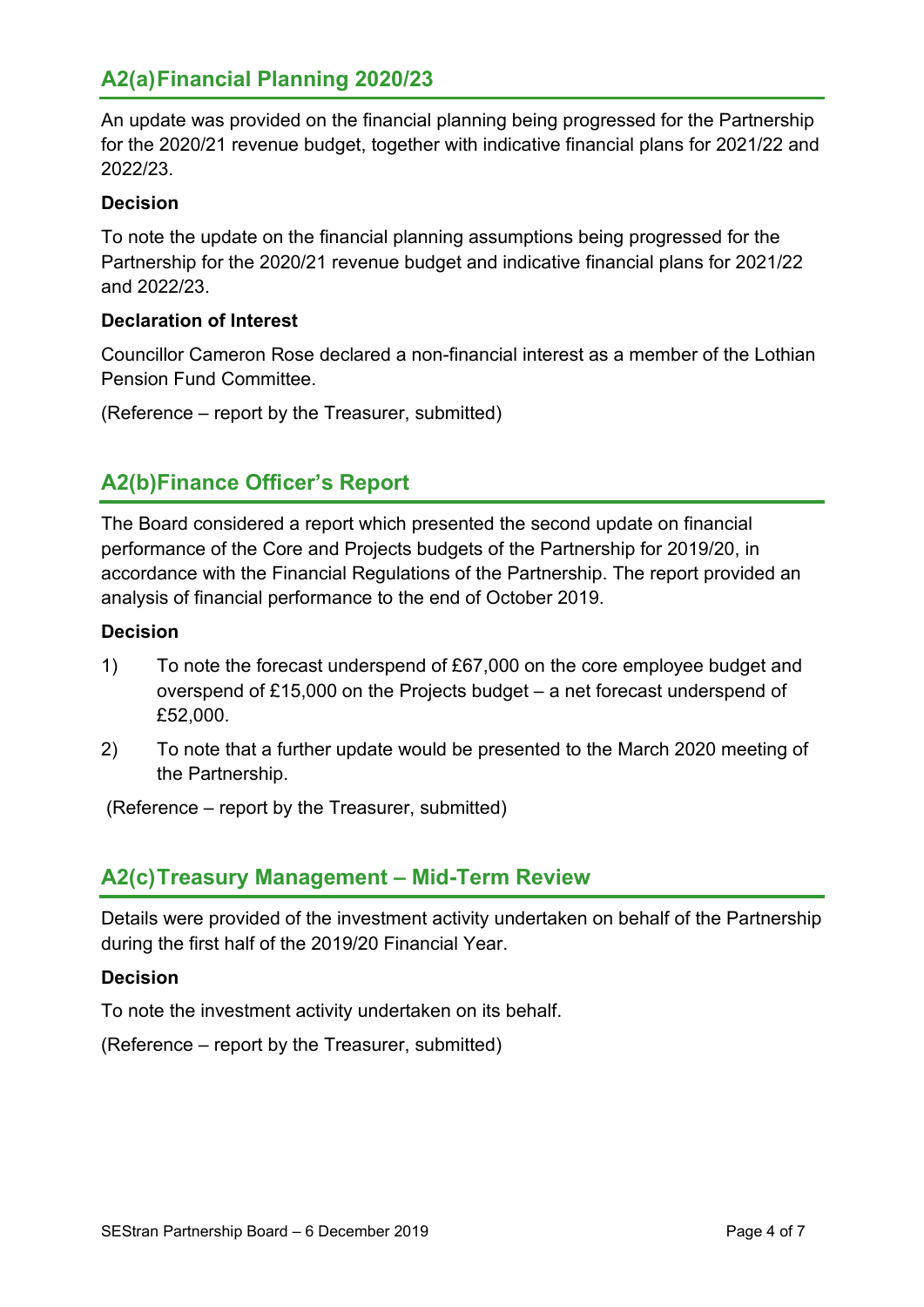## **A3. Projects Performance and EU Exit Update**

An update was provided on the current status and progress of the various projects SEStran was involved in and covered the latest position on the EU exit process.

#### **Decision**

- 1) To note the report.
- 2) To approve the Grant awards detailed in section 1.3 of the projects update. The total value of awards was £170,000 which comes from the total award from Transport Scotland for this fund.
- 3) To approve the Grant awards outlined in section 2.1 of the report by the Programmes Manager, of £29,260 to Peter Hogg of Jedburgh and £13,300 to Telford Coaches, for the purchase of new electronic ticket machines to facilitate integrated ticketing, contactless payments, and Real Time Passenger Information. The total value of awards was £42,560 which could be met from funds available within the annual award from Transport Scotland to SEStran.
- 4) To agree to explore the possibility of Board involvement in the quarterly bus operator meetings and explore mechanisms of reporting the outputs of the meetings to the Board.

(Reference – report by the Programmes Manager, submitted)

## **A4. Appointments to Performance & Audit Committee**

The Board's approval of the City of Edinburgh Council representative to the Performance and Audit Committee was sought.

#### **Decision**

- 1) To approve the appointment of the Cllr. Rose to the Performance and Audit Committee.
- 2) To note East Lothian Council representation would be reported to a future Board.
- 3) To note the membership of the Performance and Audit Committee

(Reference – report by the Secretary, submitted)

## **A5. Dates of Future Meetings 2020**

The proposed calendar of SEStran Partnership Board meetings in 2020 along with the full schedule of SEStran meetings was submitted.

#### **Decision**

To approve the proposed programme of meetings for 2020.

(Reference – report by the Business Manager, submitted)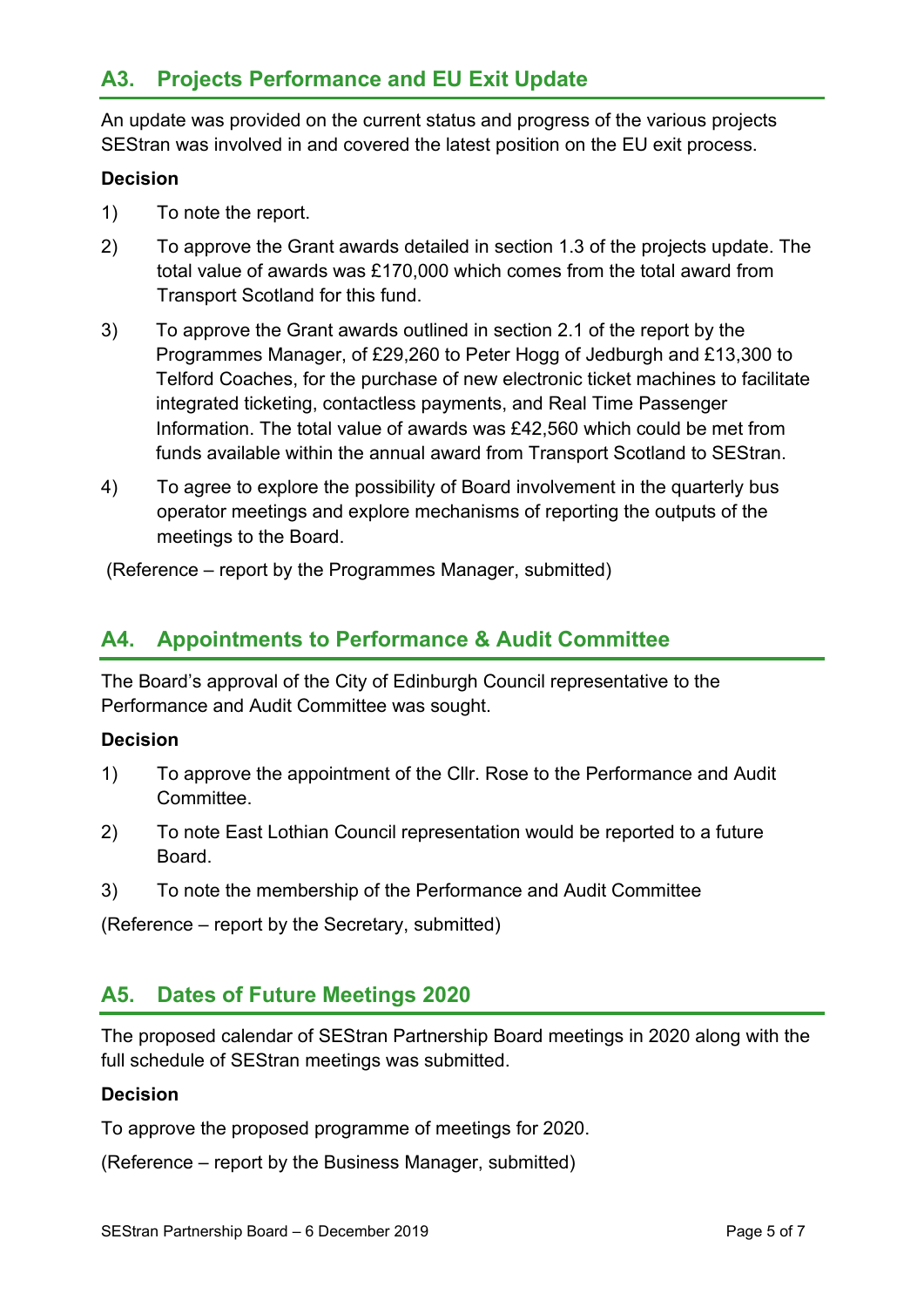## **A6. Date of Next Meeting**

### **Decision**

To note that the next meeting would be held on Friday 20 March 2020 at 10am in the Dean of Guild Room, City Chambers, Edinburgh.

## **B1. Climate Change Report**

The Board received a report which outlined SEStran's responsibilities, as a public body, in relation to the Climate Change Act (Scotland) 2009.

### **Decision**

To note the report.

(Reference – report by the Active Travel Officer, submitted)

## **B2. Risk Management Report**

The biannual risk register update was provided.

#### **Decision**

To note the report and the risk register

(Reference – report by the Business Manager, submitted)

## **B3. Board Diversity Succession Plan**

The Board Diversity Succession Plan was presented for noting.

#### **Decision**

- 1) To note the Board Diversity Succession Plan.
- 2) To note that officers would liaise with Scottish Government colleagues to receive information on Members diversity, in relation to their protected characteristics.
- 3) To note that officers would undertake an exercise to conduct a skills audit of the current Board members.

(Reference – report by the Business Manager, submitted)

## **B4. Consultation Responses**

Details were provided of the Partnership's response to National Transport Strategy 2 (NTS2).

#### **Decision**

To note the response.